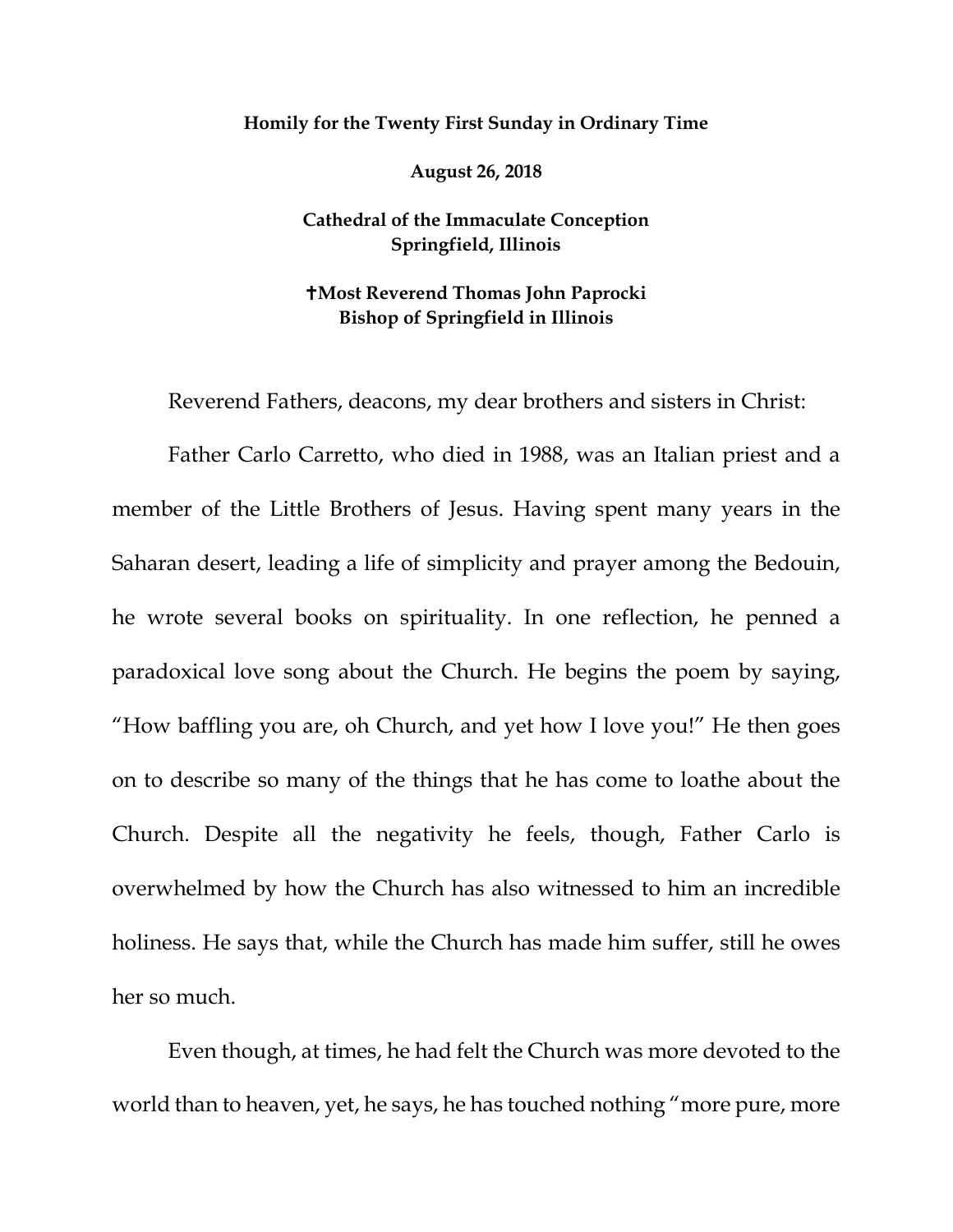generous, more beautiful." Even though the Church had given him scandal, it is that same Church that helped him to understand sanctity. It is as if, where there is light, there will always be darkness, but the light always overcomes the darkness.

The really telling line in the poem comes when Father Carlo asks whether he can free himself from the Church. "No, I cannot free myself from you, because I am you," he cries, "though not completely. And besides, where would I go?" The Church may present challenges and obstacles, but ultimately God's goodness shows through. Anyway, where else would one go to experience that truth and beauty?

Our readings today point to this same question. The first reading of today's Mass recounts the moment when the Israelite people, having crossed the Jordan, are about to enter the promised land. We hear how Joshua gathered all the tribes of Israel together and said to them:

> If it does not please you to serve the LORD, decide today whom you will serve, the gods your fathers served beyond the River or the gods of the Amorites in whose country you are now dwelling. As for me and my household, we will serve the LORD[.1](#page-2-0)

Then we hear of how all of those who had been gathered replied: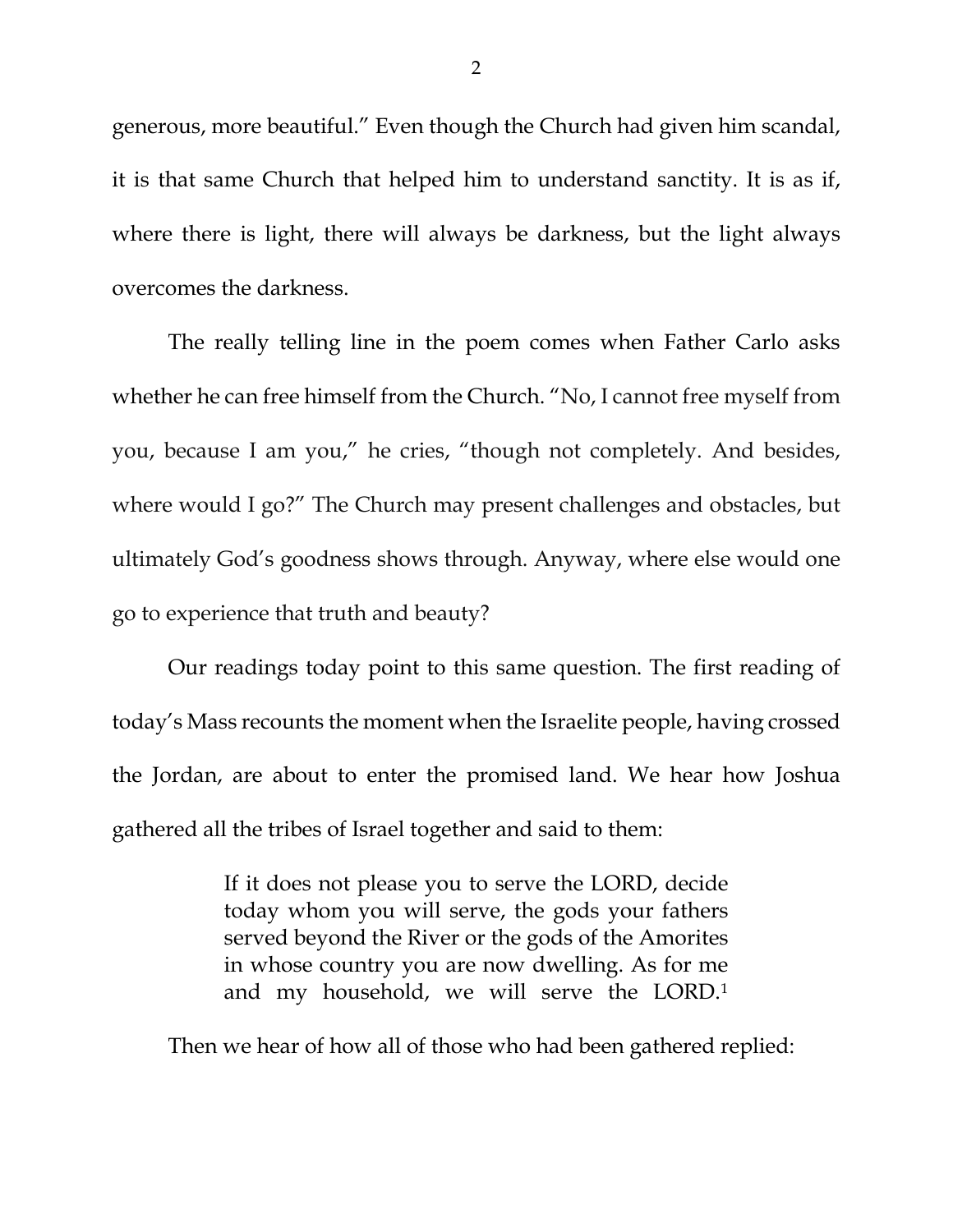Far be it from us to forsake the LORD for the service of other gods. For it was the LORD, our God, who brought us and our fathers up out of the land of Egypt, out of a state of slavery. He performed those great miracles before our very eyes and protected us along our entire journey and among the peoples through whom we passed. Therefore we also will serve the LORD, for he is our God.[2](#page-2-1)

<span id="page-2-3"></span><span id="page-2-2"></span><span id="page-2-1"></span><span id="page-2-0"></span>This account makes clear that the Israelite people made their free choice to follow the Lord God.

In our Gospel, we find our Lord posing this same question to His disciples. At the end of what has come to be known as the Bread of Life Discourse at the synagogue in Capernaum, many of our Lord's followers abandoned Him because they found His teaching about the mystery of the Eucharist too difficult to accept. Left with only His closest disciples, He asks them too: *Do you also want to leave?[3](#page-2-2)* To which Peter answers in the name of all the remaining disciples:

> Master, to whom shall we go? You have the words of eternal life. We have come to believe and are convinced that you are the Holy One of God[.4](#page-2-3)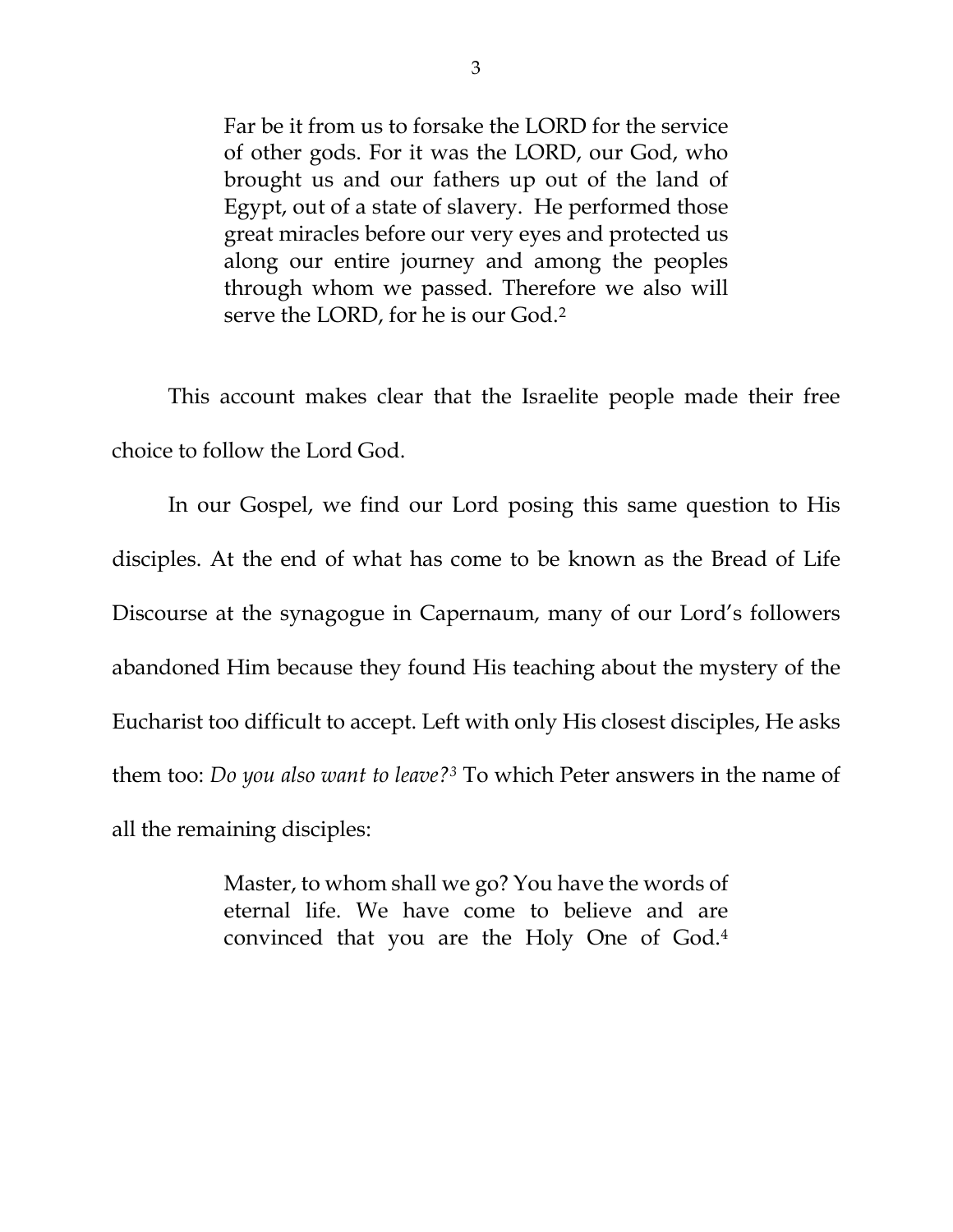In this way, the disciples, much like the Israelite people in the first reading, made their free choice, for they understood that life without Christ would be life without meaning.

My dear brothers and sisters in Christ, we are asked the same question today and are given the same free choice. In light of the recent news of the Grand Jury report describing sexual misconduct by clergy in the State of Pennsylvania and by former Cardinal, now Archbishop, Theodore McCarrick, our justifiable anger may make it hard for us to recognize our Lord's love and care for the Church. Nevertheless, we must remain convinced that Christ has not abandoned us, and so we must not give up on our commitment to live as His disciples. We must recognize that this is exactly what Satan wants, for he is the prince of darkness. He wants us to turn our back on our Lord and His Church. On the contrary, we must use this unfortunate set of circumstances to commit ourselves to live ever more fully for Christ as His disciples.

What is needed now more than ever is a profound spiritual renewal at all levels of the Church. We must dedicate our energy to grow in holiness by living as disciples of our Lord each and every day of our lives.

4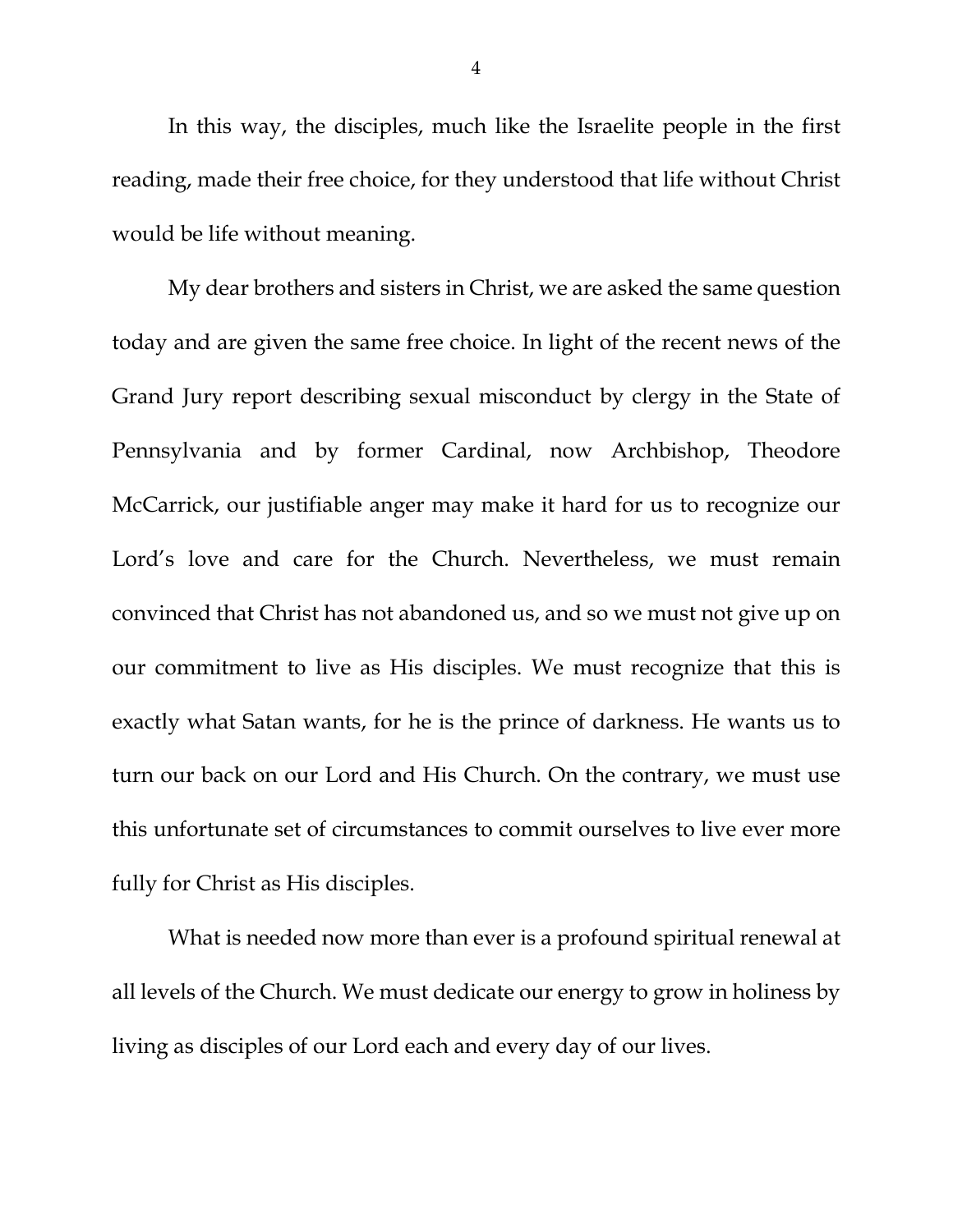There are always going to be times when things do not seem to make sense; times when there is the temptation to turn away from God, when we are hurt, angry, and even scandalized. However, as difficult as the journey of life and the way of discipleship may be at times, there is the constant call to reflect on God's goodness, and to keep making positive choices for Jesus. Just as Father Carlo Carretto wrote, with regard to the Church, that he wanted "to shut the doors of my soul in your face," yet, paradoxically, would say, "how often I have prayed to die in the safety of your arms," so too we can put our negative reactions and angry feelings in perspective before the outweighing positive reality of God's love.

Jesus gave the disciples a choice. He presents us with that same choice. When Joshua gathered all the tribes of Israel at Shechem, he asked them the same question that we are asked today. Whom do you wish to serve? Considering how Jesus has brought us liberation from sin, freedom from despair, and the promise of eternal life, perhaps we will be able to echo Peter's stunning statement regarding Jesus' challenge: He is the light of the world. He is the bread of life. His promises are true. Where else can we go? We will serve Him.

May God give us this grace. Amen.